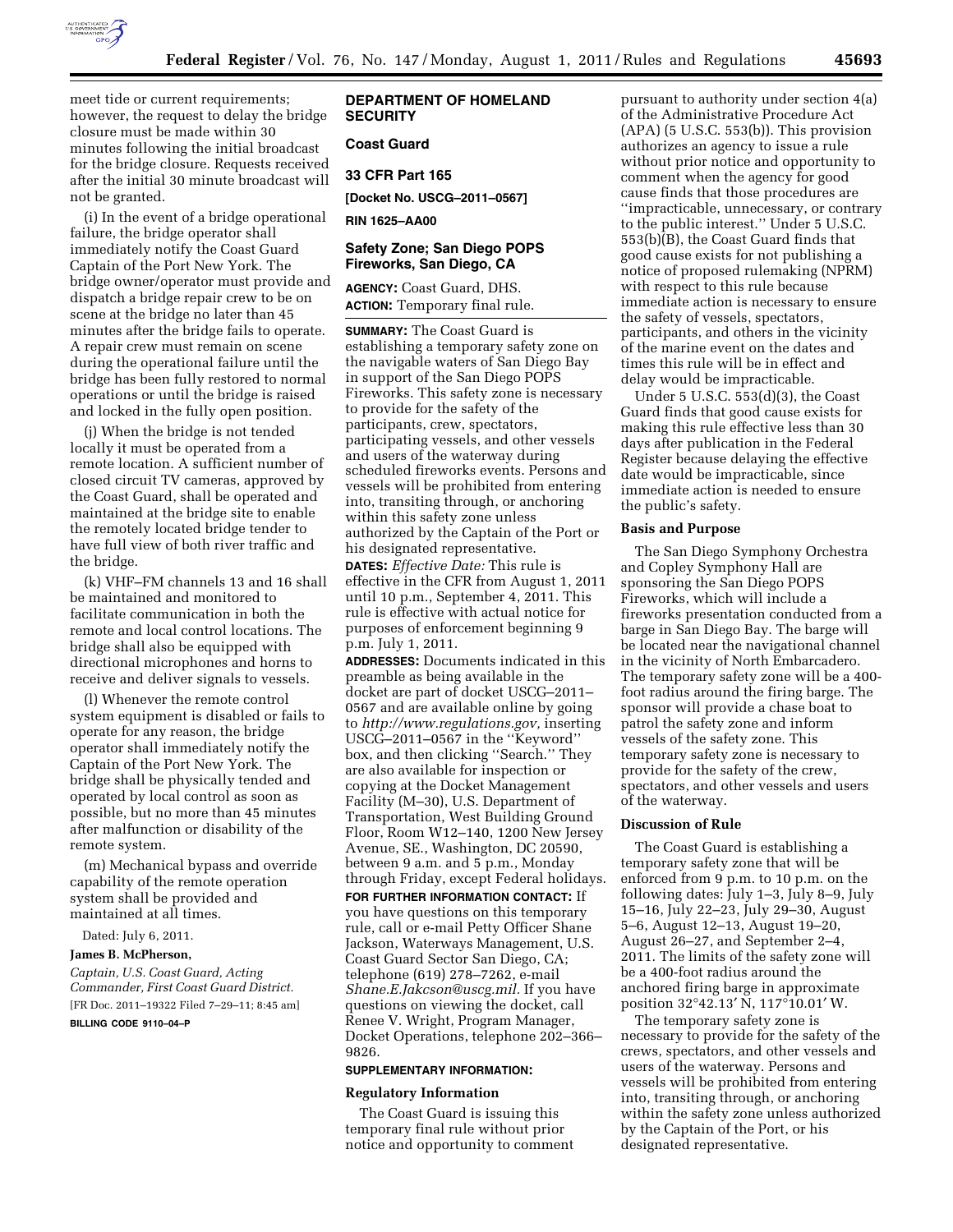## **Regulatory Analyses**

We developed this rule after considering numerous statutes and executive orders related to rulemaking. Below we summarize our analyses based on 13 of these statutes and executive orders.

## **Regulatory Planning and Review**

This rule is not a significant regulatory action under section 3(f) of Executive Order 12866, Regulatory Planning and Review, and does not require an assessment of potential costs and benefits under section 6(a)(3) of that Order. The Office of Management and Budget has not reviewed it under that Order.

We expect the economic impact of this proposed rule to be so minimal that a full Regulatory Evaluation is unnecessary.

This determination is based on the limited duration and size and location of the safety zone. Recreational vessels will not be allowed to transit through the designated safety zone during the specified times. Vessels may transit through the safety zone with permission from the Captain of the Port San Diego or designated representative.

#### **Small Entities**

Under the Regulatory Flexibility Act (5 U.S.C. 601–612), we have considered whether this rule would have a significant economic impact on a substantial number of small entities. The term ''small entities'' comprises small businesses, not-for-profit organizations that are independently owned and operated and are not dominant in their fields, and governmental jurisdictions with populations of less than 50,000.

The Coast Guard certifies under 5 U.S.C. 605(b) that this rule will not have a significant economic impact on a substantial number of small entities. This rule may affect the following entities, some of which may be small entities: The owners or operators of vessels intending to transit or anchor in the specified waters of San Diego Bay within the safety zone.

This rule will not have a significant economic impact on a substantial number of small entities for the following reasons. Vessel traffic can pass safely around the safety zone. Before the effective period, the Coast Guard will publish a local notice to mariners (LNM) and will issue broadcast notice to mariners (BNM) alerts via marine channel 16 VHF before the safety zone is enforced.

## **Assistance for Small Entities**

Under section 213(a) of the Small Business Regulatory Enforcement Fairness Act of 1996 (Pub. L. 104–121), we offer to assist small entities in understanding the rule so that they can better evaluate its effects on them and participate in the rulemaking process.

Small businesses may send comments on the actions of Federal employees who enforce, or otherwise determine compliance with, Federal regulations to the Small Business and Agriculture Regulatory Enforcement Ombudsman and the Regional Small Business Regulatory Fairness Boards. The Ombudsman evaluates these actions annually and rates each agency's responsiveness to small business. If you wish to comment on actions by employees of the Coast Guard, call 1–888–REG–FAIR (1–888–734–3247). The Coast Guard will not retaliate against small entities that question or complain about this rule or any policy or action of the Coast Guard.

## **Collection of Information**

This rule calls for no new collection of information under the Paperwork Reduction Act of 1995 (44 U.S.C. 3501– 3520).

#### **Federalism**

A rule has implications for federalism under Executive Order 13132, Federalism, if it has a substantial direct effect on State or local governments and would either preempt State law or impose a substantial direct cost of compliance on them. We have analyzed this rule under that Order and have determined that it does not have implications for federalism.

## **Unfunded Mandates Reform Act**

The Unfunded Mandates Reform Act of 1995 (2 U.S.C. 1531–1538) requires Federal agencies to assess the effects of their discretionary regulatory actions. In particular, the Act addresses actions that may result in the expenditure by a State, local, or tribal government, in the aggregate, or by the private sector of \$100,000,000 (adjusted for inflation) or more in any one year. Though this rule will not result in such an expenditure, we do discuss the effects of this rule elsewhere in this preamble.

### **Taking of Private Property**

This rule will not cause a taking of private property or otherwise have taking implications under Executive Order 12630, Governmental Actions and Interference with Constitutionally Protected Property Rights.

### **Civil Justice Reform**

This rule meets applicable standards in sections 3(a) and 3(b)(2) of Executive Order 12988, Civil Justice Reform, to minimize litigation, eliminate ambiguity, and reduce burden.

#### **Protection of Children**

We have analyzed this rule under Executive Order 13045, Protection of Children from Environmental Health Risks and Safety Risks. This rule is not an economically significant rule and does not create an environmental risk to health or risk to safety that may disproportionately affect children.

## **Indian Tribal Governments**

This rule does not have tribal implications under Executive Order 13175, Consultation and Coordination with Indian Tribal Governments, because it does not have a substantial direct effect on one or more Indian tribes, on the relationship between the Federal Government and Indian tribes, or on the distribution of power and responsibilities between the Federal Government and Indian tribes.

## **Energy Effects**

We have analyzed this rule under Executive Order 13211, Actions Concerning Regulations That Significantly Affect Energy Supply, Distribution, or Use. We have determined that it is not a ''significant energy action'' under that order because it is not a ''significant regulatory action'' under Executive Order 12866 and is not likely to have a significant adverse effect on the supply, distribution, or use of energy. The Administrator of the Office of Information and Regulatory Affairs has not designated it as a significant energy action. Therefore, it does not require a Statement of Energy Effects under Executive Order 13211.

### **Technical Standards**

The National Technology Transfer and Advancement Act (NTTAA) (15 U.S.C. 272 note) directs agencies to use voluntary consensus standards in their regulatory activities unless the agency provides Congress, through the Office of Management and Budget, with an explanation of why using these standards would be inconsistent with applicable law or otherwise impractical. Voluntary consensus standards are technical standards (e.g., specifications of materials, performance, design, or operation; test methods; sampling procedures; and related management systems practices) that are developed or adopted by voluntary consensus standards bodies.